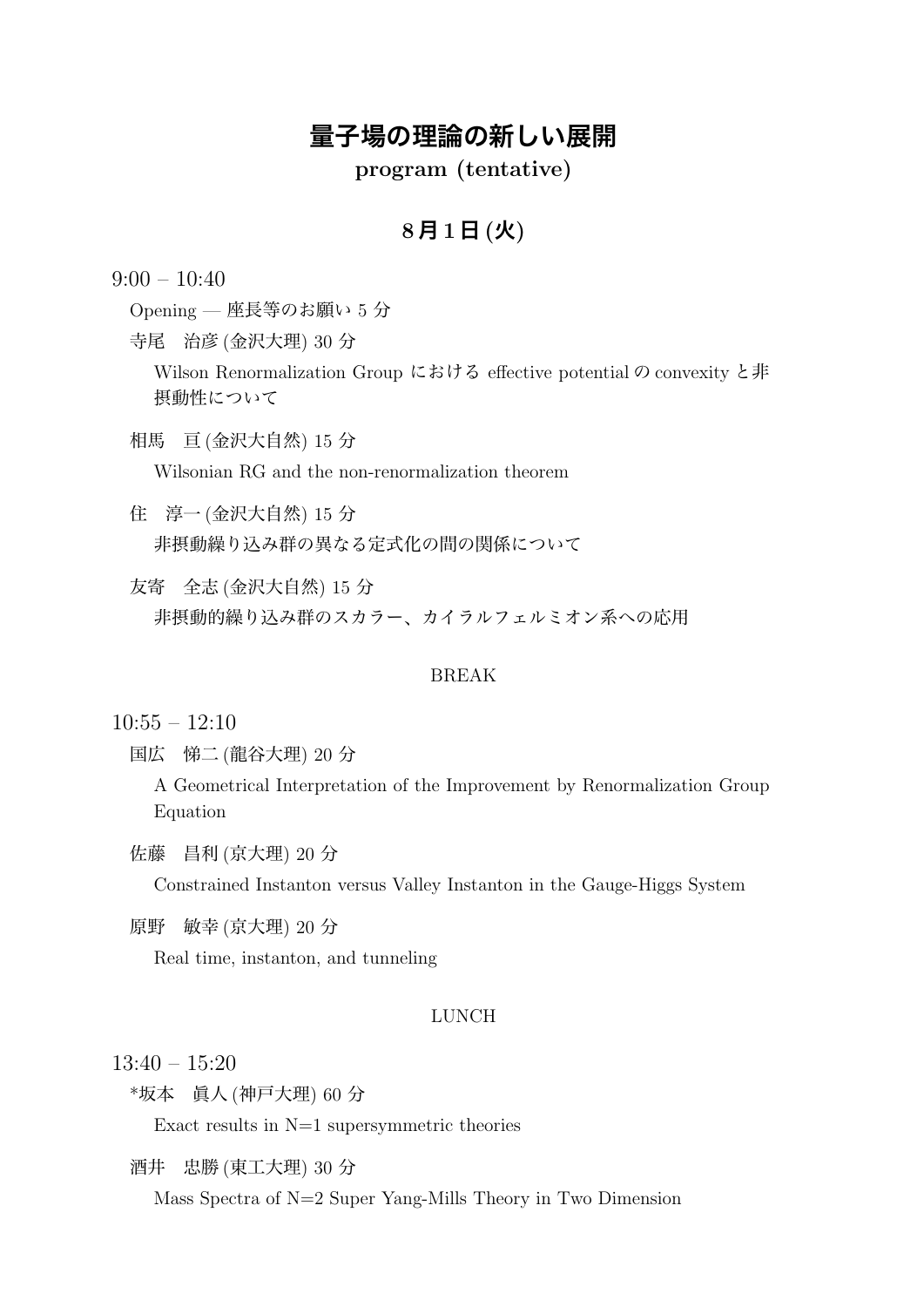#### BREAK

- 15:50 18:00
	- 坂井 典佑 (東工大理) 30 分

Vacuum condensate and effective potential in light-cone field theories

杉原 崇憲 (九大理) 15 分

光円錐座標上の場の理論とハミルトニアン形式におけるくりこみ群の方法

- 橘 基 (神戸大自然) 15 分 離散化された光円錐量子化
- 斎藤 武 (関学理) 30 分

Gauge Theory on  $M_4 \times Z_2$  and a New Higgs-like Mechanism without Spontaneous-Symmetry Breaking

栗木 理恵 (東工大理) 15 分

Quantization of 2D Abelian gauge theory without the kinetic term of gauge field as anomalous gauge theory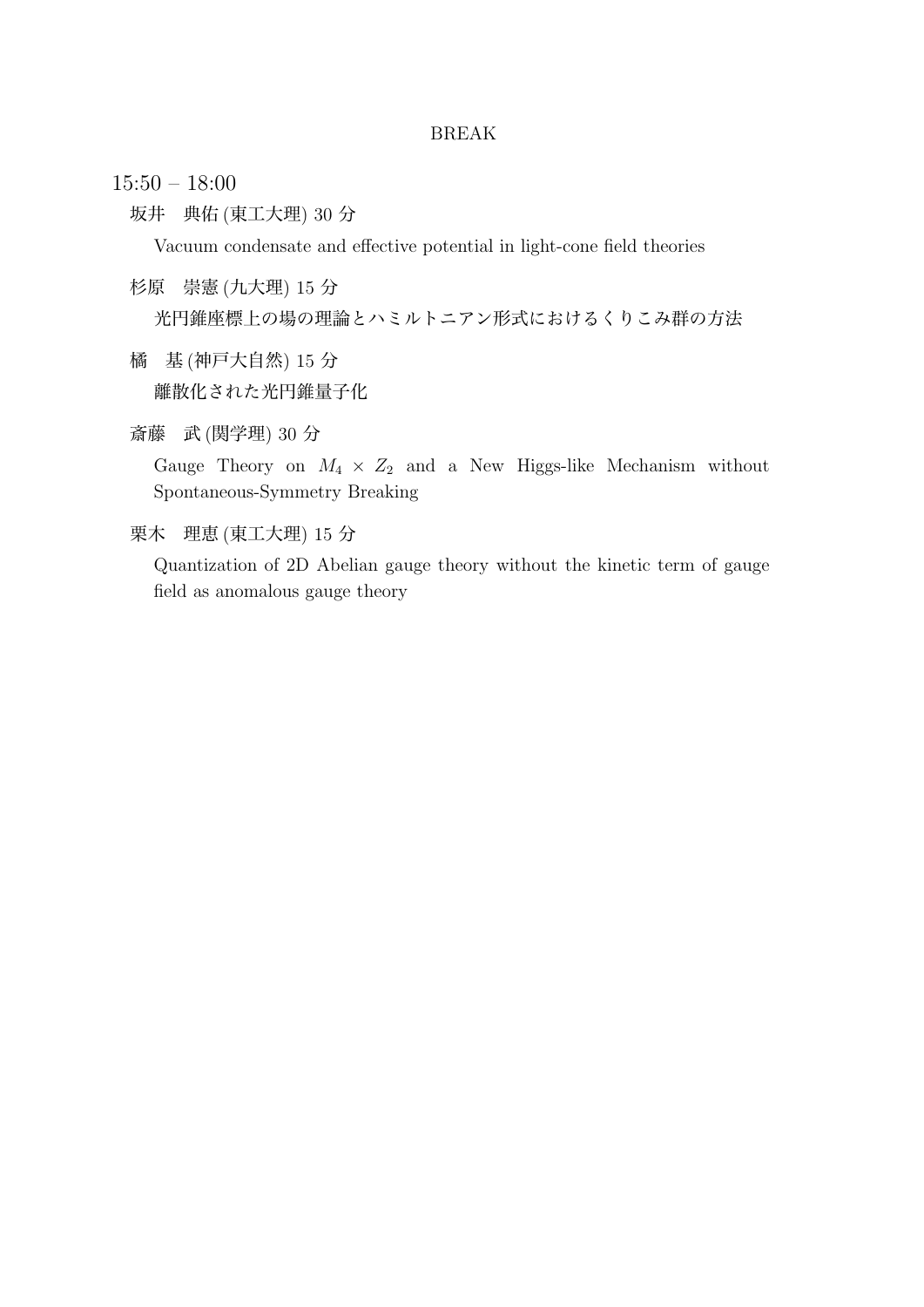# **2 日 (水)**

 $9:00 - 10:25$ 

\*伊藤 克司 (筑波大物理) 60 分

N=2 超対称 Yang-Mills 理論における最近の話題

江尻 信司 (金沢大自然) 15 分

有限温度 Lattice QCD における Monopole

### BREAK

 $10:40 - 12:15$ 

野寺 利宜 (東邦大理) 15 分

A Geometrical Model for W-string

佐藤 仁 (神戸大自然) 30 分 Landau-Ginzburg 模型とトーリック幾何

佐々田 敏宏 (神戸大理) 15 分

Asymmetric Orbifold Models of Non-supersymmetric Heterotic Strings

内藤 清一 (大阪市大理) 15 分

Inlaying Vertex Functions and Physical Scattering Amplitudes

#### LUNCH

13:30 – 15:20

中西 襄 (京大数研) 30 分 光錐ゲージの2次元量子重力へのオペレーター形式によるアプローチ

阪口 真 (阪大理) 30 分 Four-dimensional N=2 Superstring Backgrounds and The Real Heavens

- 清水 卓 (阪大理) 15 分 普遍弦理論と small N=4 超弦理論
- 鈴木 貴 (YITP) 15 分 Liouville 理論の量子群によるアプローチ

#### BREAK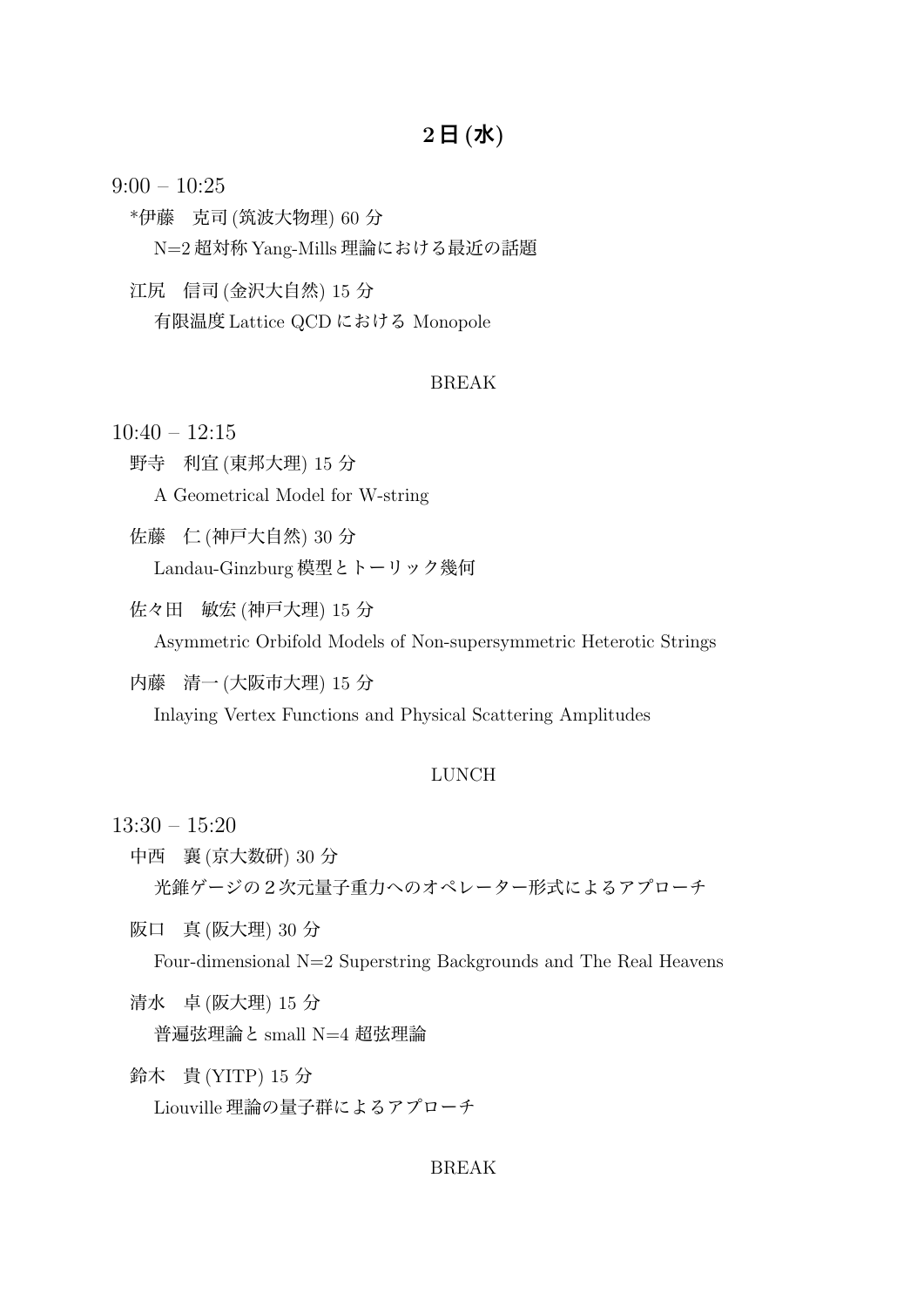15:50 – 18:10

樋口 三郎 (東大教養) 30 分

Feynman rules for string field theories with discrete target space

城倉 浩 (阪大理) 30 分

Generating Functions in Two Dimensional Quantum Gravity

- 穴澤 正宏 (阪大理) 30 分
	- 2マトリックスモデルにおけるループ関数
- 野尻 伸一 (防衛大数物) 30 分 微生物の集団運動の場の理論的取扱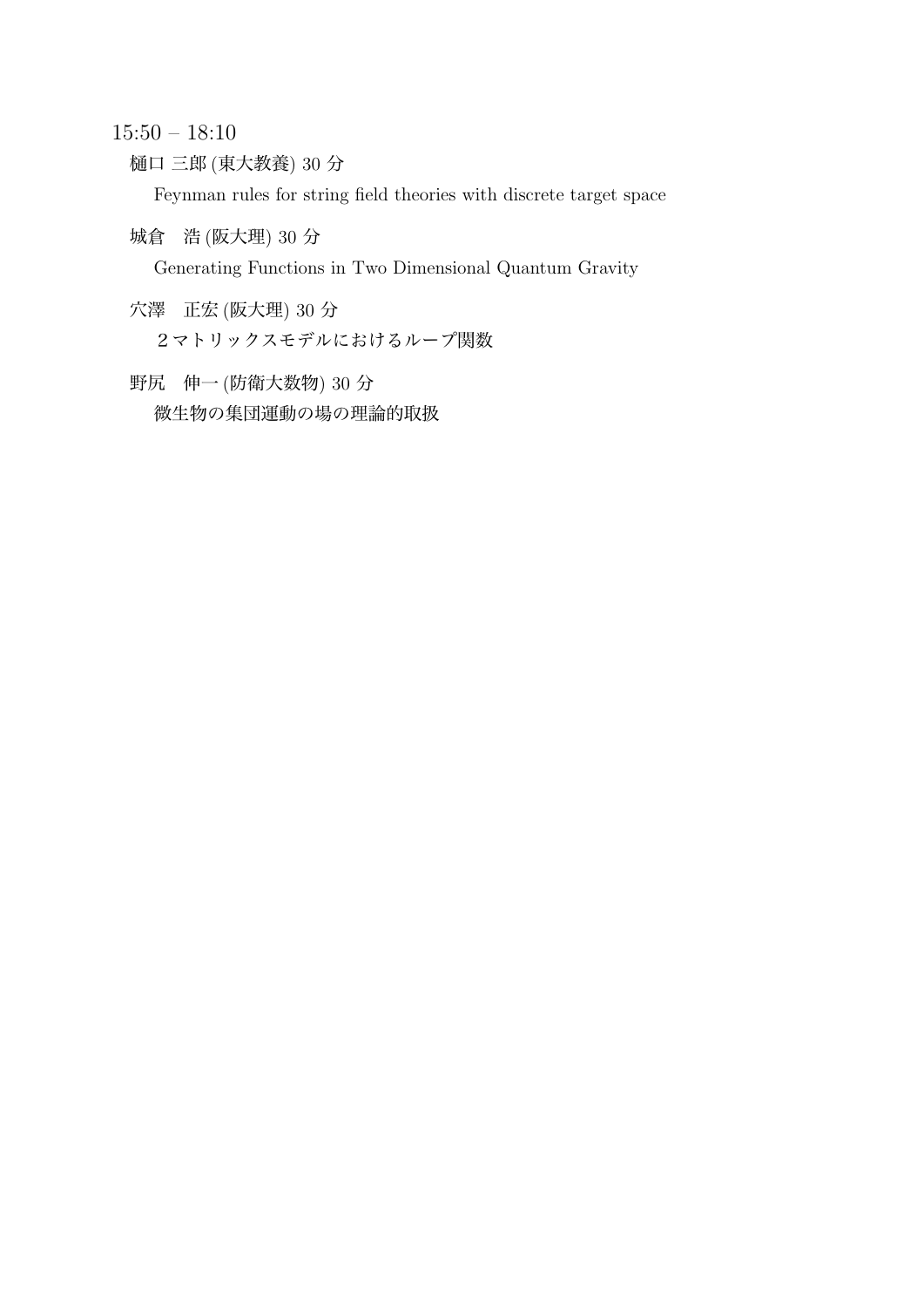# **3 日 (木)**

 $9:00 - 10:05$ \*中尾 憲一 (京大理) 60 分 Hubble 定数のパズル

### BREAK

 $10:30 - 11:55$ 

\*佐藤 勇二 (東大教養) 60 分 Black hole entropy

出淵 卓 (東大理) 15 分

Dynamical Triangulation as a model of 4D Quantum Gravity

#### LUNCH

13:30 – 14:55

笹倉 直樹 (KEK) 30 分

Projecting three-dimensional TLFTs to two-dimensional ones

- 向川 政治 (広大理) 20 分 A Soluble Model of Four-Fermion Interactions in de Sitter Space
- 石川 健一 (広大理) 20 分

Dynamical Symmetry Breaking in Einstein Universe

#### BREAK

 $15:25 - 17:45$ 

羽倉 洋行 (筑波大物理) 30 分

Phases and fractal structures of three-dimensional simplicial quantum gravity

江澤 潔 (阪大理) 30 分

(2+1) 次元 Astekar 重力の spin network solution

間野 修平 (阪大理) 30 分

Black Hole での場の方程式の性質

一ノ瀬 祥一 (静岡県大) 30 分

Independent Invariants in Gravity and Anomaly Calculation